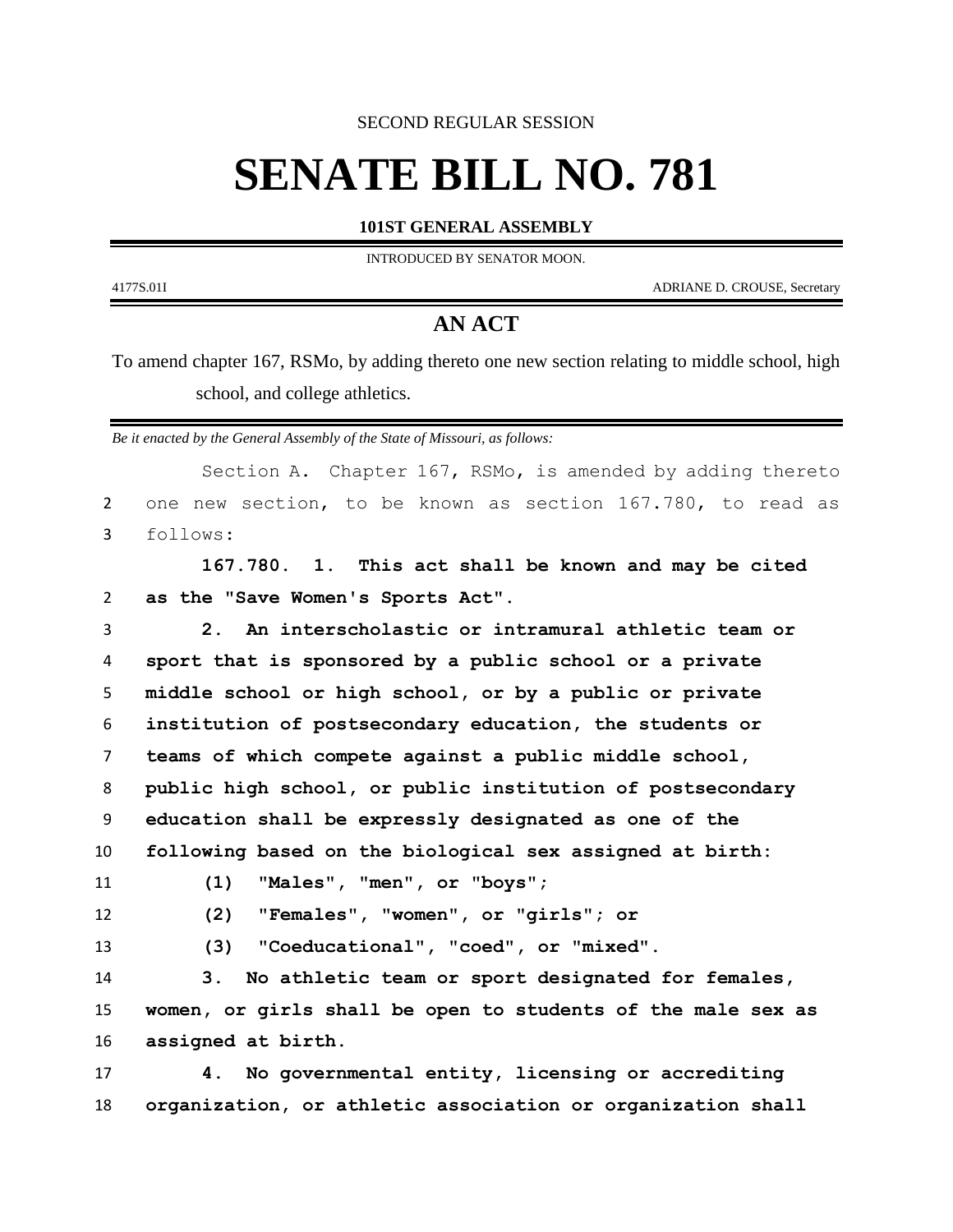**entertain a complaint, open an investigation, or take any other adverse action against a school or institution for maintaining separate interscholastic or intramural athletic teams or sports for students of the female sex as assigned at birth.**

 **5. A student who is deprived of an athletic opportunity or suffers direct or indirect harm as a result of a violation of this section shall have a cause of action for injunctive relief, damages, and other relief available under law against the school.**

 **6. A student who is subject to retaliation or other adverse action by a school, institution of postsecondary education, or athletic association or organization as a result of reporting a violation of this section to an employee or representative of the school, institution, or athletic association or organization, or to a state or federal agency with oversight of schools or institutions of postsecondary education in the state, has a cause of action for injunctive relief, damages, and other relief available under law against the school, institution, or athletic association or organization.**

 **7. A school or institution that suffers direct or indirect harm as a result of a violation of this section has a private cause of action for injunctive relief, damages, and other relief available under law against the governmental entity, licensing or accrediting organization, or athletic association or organization.**

 **8. A civil action brought pursuant to this section shall be initiated within two years after the harm has occurred. A person or entity that prevails on a claim brought pursuant to this section is entitled to:**